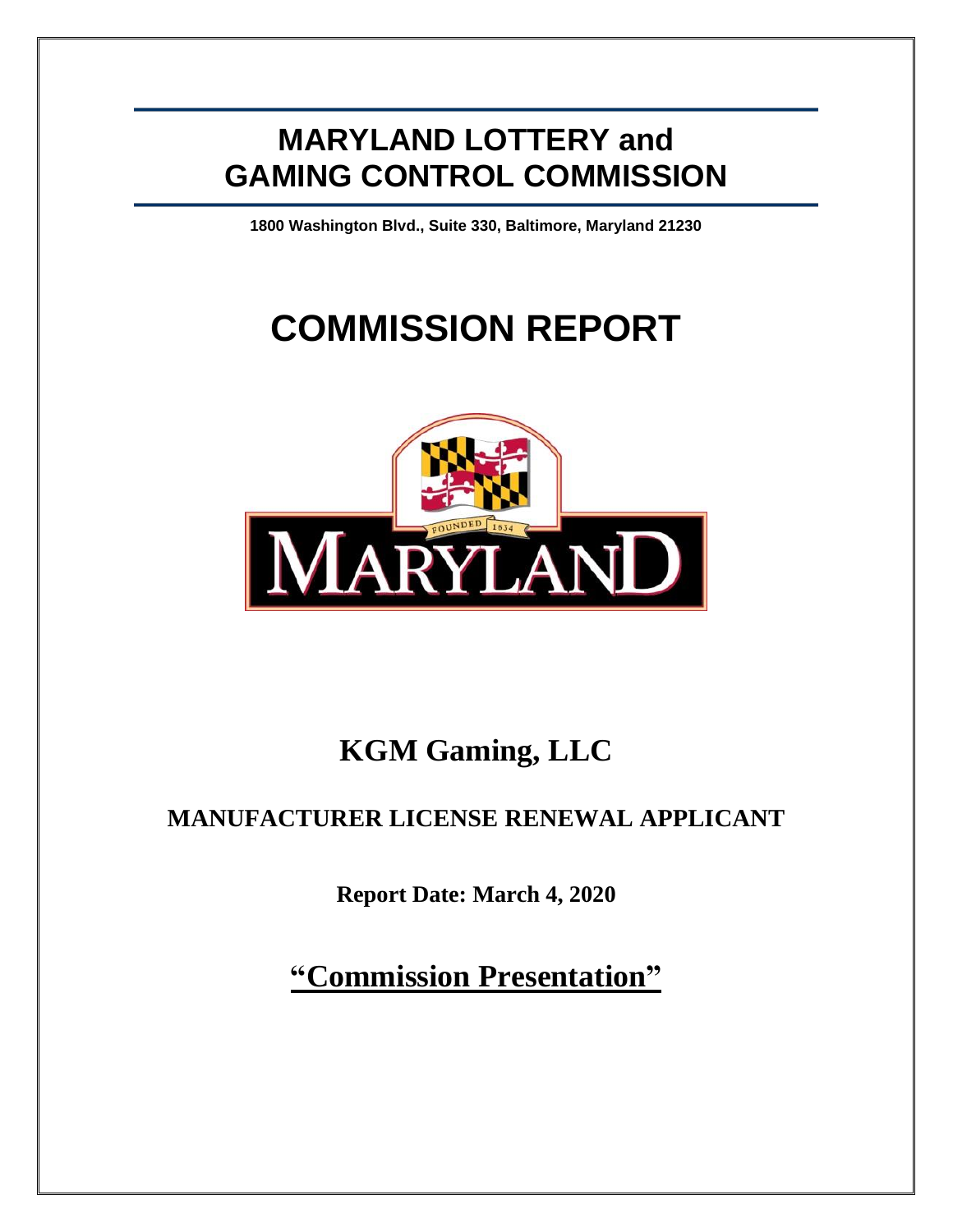#### **Manufacturer License Renewal Commission Report**

#### **KGM GAMING, LLC**

We are conducting a hearing on the manufacturers license renewal application submitted by KGM Gaming, LLC. The Maryland Lottery and Gaming Control Agency is required by "The Gaming Law" to conduct an investigation to determine if KGM Gaming, LLC is qualified to be awarded a manufacturers license.

You (the commissioners) have been provided with the complete investigative report on KGM Gaming, LLC. You have also received a copy of the public report that was in your packets and made available to everyone on the agency website. I will summarize the reports that have been given to you.

KGM Gaming, LLC was last approved for a manufacturer license by the Commission on April 23, 2015. KGM Gaming, LLC has maintained its manufacturer license in good standing and has not been subject to any disciplinary sanctions by the Commission.

#### **Background**

KGM Gaming, LLC is a Pennsylvania company formed on November 5, 2003. The Company is engaged in the sale and distribution of gaming machines and software. KGM has no subsidiaries or affiliated companies. The company is currently licensed by 16 state regulatory gaming authorities.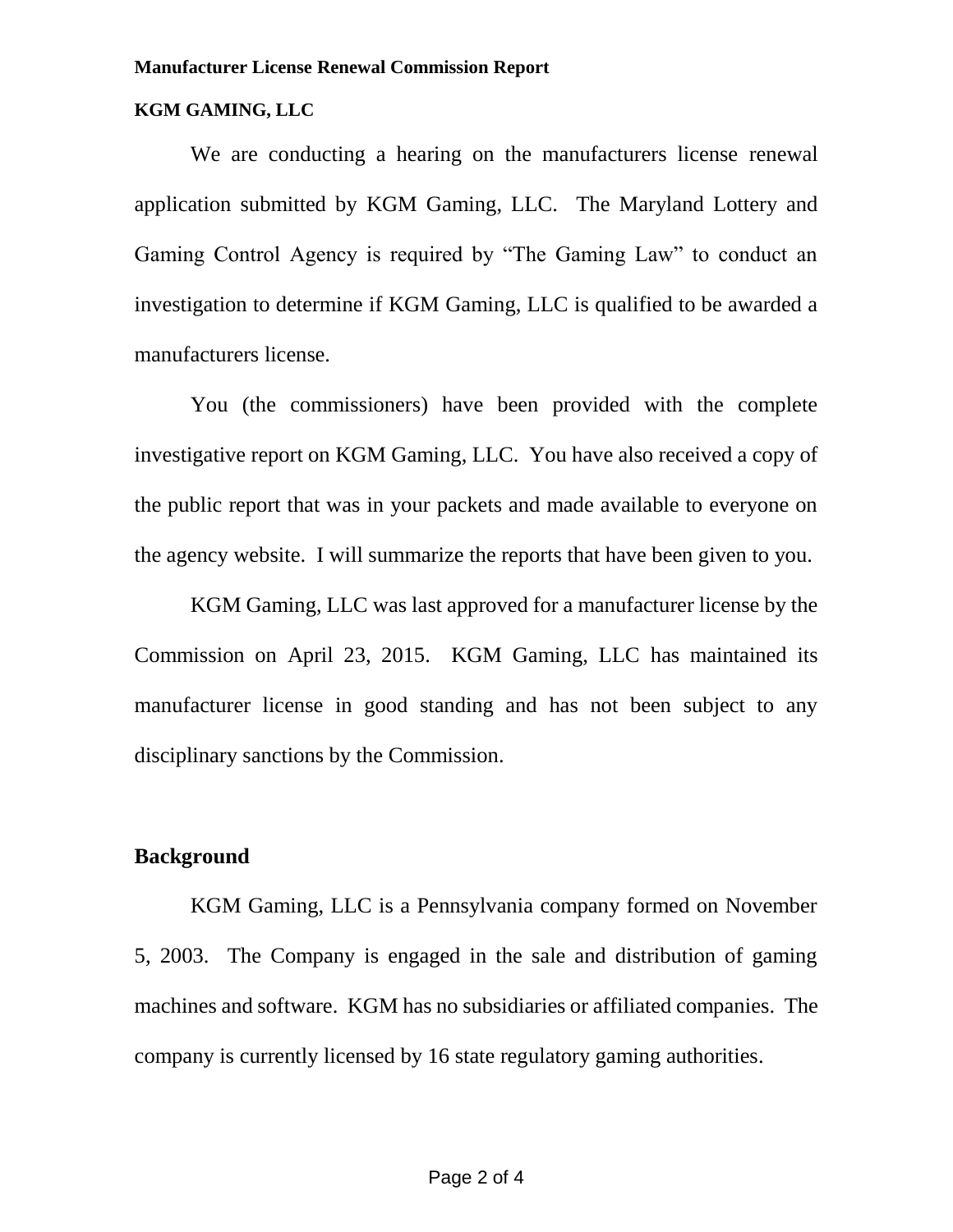### **KGM GAMING, LLC**

## **Ownership of Applicant**

KGM Gaming is a privately held partnership owned by the following individuals:

- Mr. Howard Weiss  $-75.5\%$  ownership interest
- Mr. Jason Peters  $-17.1\%$  ownership interest
- Mr. Jason Cohen  $-7.0\%$  ownership interest
- Mr. Michael Frattone  $-0.4%$  ownership interest

Messrs. Weiss, Peters, and Cohen hold various offices and positions within the Company, and each has filed a Principal Employee Renewal Application with the Maryland Lottery and Gaming Control Commission. Mr. Frattone is a silent partner and does not have any participation in KGM's daily business functions.

# **Discussion of Recent Financial Performance**

We performed a detailed analysis of the Company's operating performance and financial condition for calendar years 2014 to 2018 and we offer the following comments and observations:

1) KGM Gaming, LLC was found to have financial stability, integrity and responsibility